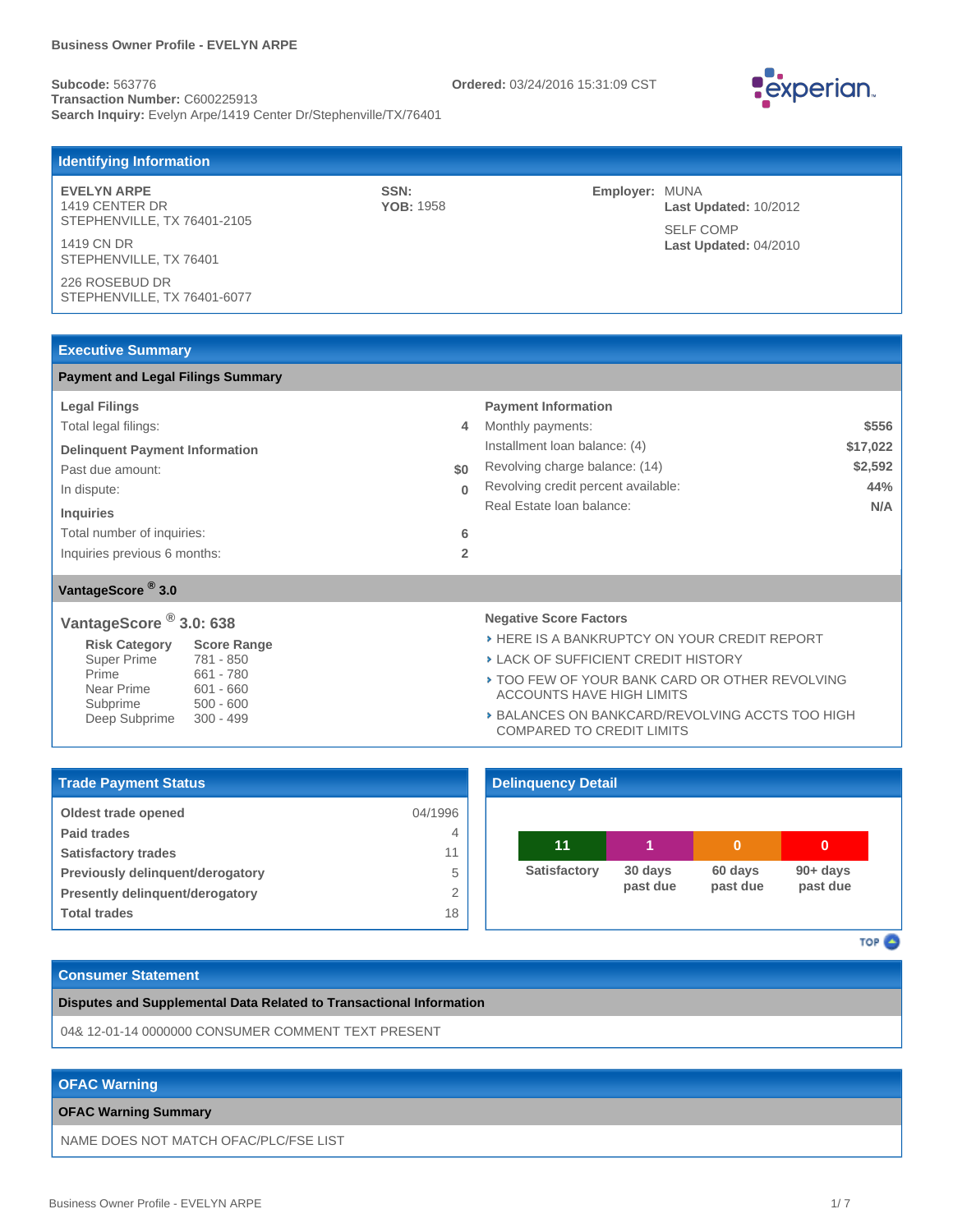| <b>Legal Filings</b> |              |                        |         |                              |                                                |
|----------------------|--------------|------------------------|---------|------------------------------|------------------------------------------------|
| <b>Bankruptcies</b>  |              |                        |         |                              |                                                |
| <b>Date Filed</b>    | Reference No | Court                  | Amount  | <b>Plaintiff</b>             | <b>Status</b>                                  |
| 11/21/2013           | 0421054DSK   | US BKPT CT TN MEMPHIS  |         |                              | Bankruptcy chapter 7-discharged                |
| 03/07/2012           | 0227606      | US BKPT CT TN MEMPHIS  |         |                              | Bankruptcy Chapter 13-petition<br>filed        |
| 10/13/2011           | 0139459      | US BKPT CT TN MEMPHIS  |         |                              | <b>Bankruptcy Chapter 13-petition</b><br>filed |
|                      |              |                        |         |                              |                                                |
| <b>Judgments</b>     |              |                        |         |                              |                                                |
| Date Filed           | Reference No | Court                  | Amount  | <b>Plaintiff</b>             | <b>Status</b>                                  |
| 11/01/2013           | 1002641      | SHELBY GENERAL SESS CT | \$3.544 | <b>DILLARD NATIONAL BANK</b> | Judgment                                       |
|                      |              |                        |         |                              | TOP $\bullet$                                  |

TOP<sup>2</sup>

| <b>Account Type</b>                               | Date of Inquiry |
|---------------------------------------------------|-----------------|
| Unknown - Credit Extension, Review, Or Collection | 09/28/2015      |
| Unknown - Credit Extension, Review, Or Collection | 09/21/2015      |
| Unknown - Credit Extension, Review, Or Collection | 05/08/2015      |
| Unknown - Credit Extension, Review, Or Collection | 02/28/2015      |
| Collection Department/Agency/Attorney             | 06/03/2014      |
| Real Estate Specific Type Unknown                 | 01/28/2014      |
|                                                   |                 |

TOP<sup>O</sup>

# **Trade Information**

| <b>Trade Payment Experience</b>                                                               |     |            |            |     |              |                                   |              |                       |              |                         |     |                                 |              |              |                                                    |              |              |                           |              |                                   |              |              |                       |
|-----------------------------------------------------------------------------------------------|-----|------------|------------|-----|--------------|-----------------------------------|--------------|-----------------------|--------------|-------------------------|-----|---------------------------------|--------------|--------------|----------------------------------------------------|--------------|--------------|---------------------------|--------------|-----------------------------------|--------------|--------------|-----------------------|
| <b>Name</b>                                                                                   |     |            |            |     |              | Revolving /<br><b>Installment</b> |              | Date<br>Opened        |              | Open /<br><b>Closed</b> |     | Balance /<br>As of              |              |              | <b>Historical</b><br><b>High</b><br><b>Balance</b> |              |              | <b>Monthly</b><br>Payment |              | Date of<br>Last<br><b>Payment</b> |              |              | Amount<br>Past Due    |
| CAPITAL ONE BANK USA N                                                                        |     |            |            |     |              | Revolving                         |              | 09/2008               |              | Closed                  |     | 03/15/2012                      |              |              | \$1,148                                            |              |              |                           |              |                                   |              |              |                       |
| <b>Transactional Relationship: Individual</b>                                                 |     |            |            |     |              |                                   |              |                       |              |                         |     |                                 |              |              |                                                    |              |              |                           |              |                                   |              |              |                       |
| Trade Category: Bank Credit Cards                                                             |     |            |            |     |              |                                   |              |                       |              |                         |     |                                 |              |              |                                                    |              |              |                           |              |                                   |              |              |                       |
| <b>Payment Status:</b> Debt included in or discharged through Bankruptcy Chapter 7, 11, or 12 |     |            |            |     |              |                                   |              |                       |              |                         |     |                                 |              |              |                                                    |              |              |                           |              |                                   |              |              |                       |
| Special Comments: ACCOUNT CLOSED AT CREDIT GRANTOR'S REQUEST                                  |     |            |            |     |              |                                   |              |                       |              |                         |     |                                 |              |              |                                                    |              |              |                           |              |                                   |              |              |                       |
| Payment Indicator (current month 03/2012): Collections, charge-off or bankruptcy              |     |            |            |     |              |                                   |              |                       |              |                         |     |                                 |              |              |                                                    |              |              |                           |              |                                   |              |              |                       |
|                                                                                               |     |            |            |     |              |                                   |              |                       |              |                         |     | <b>24 Month Payment History</b> |              |              |                                                    |              |              |                           |              |                                   |              |              | Click here for legend |
| Feb                                                                                           | Jan | <b>Dec</b> | <b>Nov</b> | Oct | <b>Sep</b>   | <b>Aug</b>                        | Jul          | Jun                   | May          | Apr                     | Mar | Feb                             | Jan          | <b>Dec</b>   | <b>Nov</b>                                         | Oct          | <b>Sep</b>   | Aug                       | Jul          | Jun                               | May          | Apr          | Mar                   |
| 12                                                                                            | 12  | 11         | 11         | 11  | 11           | 11                                | 11           | 11                    | 11           | 11                      | 11  | 11                              | 11           | 10           | 10                                                 | 10           | 10           | 10 <sup>°</sup>           | 10           | 10                                | 10           | 10           | 10                    |
|                                                                                               |     |            | $\sim$     | C   | $\mathsf{C}$ | $\mathsf{C}$                      | $\mathsf{C}$ | $\mathsf{C}$          | $\mathsf{C}$ | C                       | C.  | $\mathsf{C}$                    | $\mathsf{C}$ | $\mathsf{C}$ | $\mathsf{C}$                                       | $\mathsf{C}$ | $\mathsf{C}$ | $\mathbf C$               | $\mathsf{C}$ | C.                                | $\mathsf{C}$ | $\mathsf{C}$ | $\mathsf{C}$          |
|                                                                                               |     |            |            |     |              |                                   |              |                       |              |                         |     |                                 |              |              |                                                    |              |              |                           |              |                                   |              |              |                       |
| <b>Name</b>                                                                                   |     |            |            |     |              | Revolving /<br><b>Installment</b> |              | <b>Date</b><br>Opened |              | Open /<br><b>Closed</b> |     | Balance /<br>As of              |              |              | <b>Historical</b><br><b>High</b><br><b>Balance</b> |              |              | <b>Monthly</b><br>Payment |              | Date of<br>Last<br><b>Payment</b> |              |              | Amount<br>Past Due    |
| CAPITAL ONE BANK USA N                                                                        |     |            |            |     |              | Revolving                         |              | 07/2011               |              | Closed                  |     | 03/15/2012                      |              |              | \$274                                              |              |              |                           |              |                                   |              |              |                       |
| <b>Transactional Relationship: Individual</b>                                                 |     |            |            |     |              |                                   |              |                       |              |                         |     |                                 |              |              |                                                    |              |              |                           |              |                                   |              |              |                       |
| <b>Trade Category: Bank Credit Cards</b>                                                      |     |            |            |     |              |                                   |              |                       |              |                         |     |                                 |              |              |                                                    |              |              |                           |              |                                   |              |              |                       |
| Payment Status: Debt included in or discharged through Bankruptcy Chapter 7, 11, or 12        |     |            |            |     |              |                                   |              |                       |              |                         |     |                                 |              |              |                                                    |              |              |                           |              |                                   |              |              |                       |

**Special Comments:** ACCOUNT CLOSED AT CREDIT GRANTOR'S REQUEST

Payment Indicator (current month 03/2012): Collections, charge-off or bankruptcy

|            |     |            |            |            |             |     |     |      |     |     | 24 Month Payment History |                 |     |            |            |     |            |     |                 |                 | Click here for legend |     |     |
|------------|-----|------------|------------|------------|-------------|-----|-----|------|-----|-----|--------------------------|-----------------|-----|------------|------------|-----|------------|-----|-----------------|-----------------|-----------------------|-----|-----|
| Feb        | Jan | <b>Dec</b> | <b>Nov</b> | Oct        | Sep         | Aug | Jul | Jun. | May | Apr | Mar/                     | -<br><b>Feb</b> | Jan | <b>Dec</b> | <b>Nov</b> | Oct | <b>Sep</b> | Aug | Jul7            | <b>Jun</b>      | <b>May</b>            | Apr | Mar |
| $\sqrt{2}$ |     |            |            |            |             |     |     |      |     |     |                          |                 |     |            | 10         | 10  |            | 10  | 10 <sup>°</sup> | 10 <sup>°</sup> |                       | 10  | 10  |
| . .        |     |            |            | $\epsilon$ | $\sim$<br>ັ |     |     |      |     |     |                          |                 |     |            |            |     |            |     |                 |                 |                       |     |     |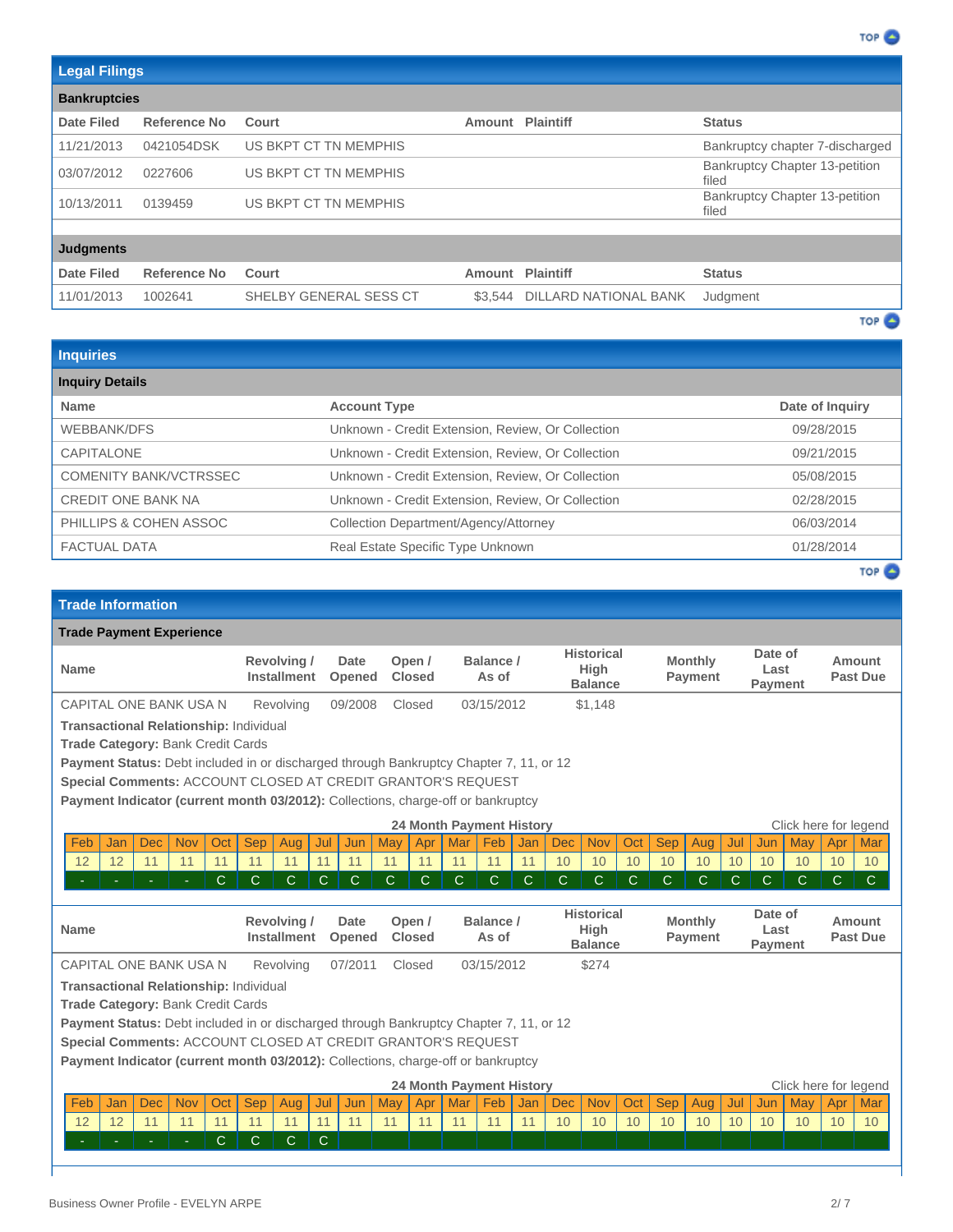| Name                                                                                                                                                   | <b>Revolving /</b><br><b>Installment</b> | Date<br>Opened        | Open /<br><b>Closed</b>    | Balance /<br>As of                                   | <b>Historical</b><br><b>High</b><br><b>Balance</b> | <b>Monthly</b><br>Payment        | Date of<br>Last<br>Payment                | Amount<br><b>Past Due</b>                         |
|--------------------------------------------------------------------------------------------------------------------------------------------------------|------------------------------------------|-----------------------|----------------------------|------------------------------------------------------|----------------------------------------------------|----------------------------------|-------------------------------------------|---------------------------------------------------|
| <b>CHASE CARD</b>                                                                                                                                      | Revolving                                | 08/2010               | Closed                     | 11/21/2013                                           | \$1,240                                            |                                  |                                           |                                                   |
| <b>Credit Limit: \$1,182</b>                                                                                                                           |                                          |                       |                            |                                                      |                                                    |                                  |                                           |                                                   |
| <b>Transactional Relationship: Individual</b>                                                                                                          |                                          |                       |                            |                                                      |                                                    |                                  |                                           |                                                   |
| <b>Trade Category: Bank Credit Cards</b>                                                                                                               |                                          |                       |                            |                                                      |                                                    |                                  |                                           |                                                   |
| Payment Status: Debt included in or discharged through Bankruptcy Chapter 7, 11, or 12<br>Special Comments: TRANSFERRED TO ANOTHER LENDER              |                                          |                       |                            |                                                      |                                                    |                                  |                                           |                                                   |
| Payment Indicator (current month 11/2013): Collections, charge-off or bankruptcy                                                                       |                                          |                       |                            |                                                      |                                                    |                                  |                                           |                                                   |
|                                                                                                                                                        |                                          |                       |                            | <b>24 Month Payment History</b>                      |                                                    |                                  |                                           |                                                   |
| <b>Sep</b><br>Aug<br>Jul<br>Oct<br>Jun                                                                                                                 | May<br>Apr<br>Mar                        | Feb                   | <b>Dec</b><br>Jan          | <b>Nov</b><br>Oct<br><b>Sep</b>                      | Aug<br>Jul<br>Jun                                  | May<br>Apr<br>Mar                | Feb<br>Jan                                | Click here for legend<br><b>Dec</b><br><b>Nov</b> |
| 13<br>13<br>13<br>13<br>13                                                                                                                             | 13<br>13<br>13                           | 13                    | 13<br>12                   | 12<br>12<br>12                                       | 12<br>12<br>12                                     | 12<br>12<br>12                   | 12<br>12                                  | 11<br>11                                          |
| B                                                                                                                                                      |                                          |                       | ä,                         |                                                      |                                                    | B                                |                                           | $\mathsf{C}$<br>$\bar{a}$                         |
|                                                                                                                                                        |                                          |                       |                            |                                                      |                                                    |                                  |                                           |                                                   |
| <b>Name</b>                                                                                                                                            | <b>Revolving /</b><br><b>Installment</b> | <b>Date</b><br>Opened | Open /<br><b>Closed</b>    | Balance /<br>As of                                   | <b>Historical</b><br><b>High</b><br><b>Balance</b> | <b>Monthly</b><br>Payment        | Date of<br>Last<br>Payment                | Amount<br><b>Past Due</b>                         |
| CAPITAL ONE BANK USA N                                                                                                                                 | Revolving                                | 08/2008               | Closed                     | 05/08/2015                                           | \$1,164                                            |                                  |                                           |                                                   |
| <b>Transactional Relationship: Individual</b>                                                                                                          |                                          |                       |                            |                                                      |                                                    |                                  |                                           |                                                   |
| <b>Trade Category: Bank Credit Cards</b>                                                                                                               |                                          |                       |                            |                                                      |                                                    |                                  |                                           |                                                   |
| Payment Status: Debt included in or discharged through Bankruptcy Chapter 7, 11, or 12                                                                 |                                          |                       |                            |                                                      |                                                    |                                  |                                           |                                                   |
| Special Comments: ACCOUNT CLOSED AT CREDIT GRANTOR'S REQUEST<br>Payment Indicator (current month 05/2015): Collections, charge-off or bankruptcy       |                                          |                       |                            |                                                      |                                                    |                                  |                                           |                                                   |
|                                                                                                                                                        |                                          |                       |                            |                                                      |                                                    |                                  |                                           |                                                   |
| Feb<br>Mar<br>Jan<br>Dec<br>Apr                                                                                                                        | Nov<br>Oct                               | <b>Sep</b><br>Aug     | Jun<br>Jul                 | <b>24 Month Payment History</b><br>May<br>Apr<br>Mar | Feb<br><b>Dec</b><br>Jan                           | <b>Sep</b><br><b>Nov</b><br>Oct  | Aug<br>Jul                                | Click here for legend<br>Jun<br>May               |
| 15<br>15<br>15<br>15<br>14                                                                                                                             | 14<br>14                                 | 14<br>14              | 14<br>14                   | 14<br>14<br>14                                       | 13<br>14<br>14                                     | 13<br>13<br>13                   | 13<br>13                                  | 13<br>13                                          |
|                                                                                                                                                        | $\bar{a}$<br>$\bar{\phantom{a}}$         | $\sim$<br>$\equiv$    | ä,                         |                                                      | ä,<br>$\bar{a}$                                    | $\sim$<br>$\sim$                 |                                           |                                                   |
|                                                                                                                                                        |                                          |                       |                            |                                                      |                                                    |                                  |                                           |                                                   |
| Name                                                                                                                                                   | <b>Revolving/</b><br><b>Installment</b>  | Date<br>Opened        | Open /<br><b>Closed</b>    | Balance /<br>As of                                   | <b>Historical</b><br><b>High</b><br><b>Balance</b> | <b>Monthly</b><br><b>Payment</b> | Date of<br>Last<br>Payment                | Amount<br><b>Past Due</b>                         |
| CAPITAL ONE BANK USA N                                                                                                                                 | Revolving                                | 04/2011               | Closed                     | 05/08/2015                                           | \$326                                              |                                  |                                           |                                                   |
| <b>Transactional Relationship: Individual</b>                                                                                                          |                                          |                       |                            |                                                      |                                                    |                                  |                                           |                                                   |
| Trade Category: Bank Credit Cards                                                                                                                      |                                          |                       |                            |                                                      |                                                    |                                  |                                           |                                                   |
| Payment Status: Debt included in or discharged through Bankruptcy Chapter 7, 11, or 12<br>Special Comments: ACCOUNT CLOSED AT CREDIT GRANTOR'S REQUEST |                                          |                       |                            |                                                      |                                                    |                                  |                                           |                                                   |
| Payment Indicator (current month 05/2015): Collections, charge-off or bankruptcy                                                                       |                                          |                       |                            |                                                      |                                                    |                                  |                                           |                                                   |
|                                                                                                                                                        |                                          |                       |                            | <b>24 Month Payment History</b>                      |                                                    |                                  |                                           | Click here for legend                             |
| Feb<br>Mar<br>Jan<br>Dec<br>Apr                                                                                                                        | <b>Nov</b><br>Oct                        | <b>Sep</b><br>Aug     | Jul<br>Jun                 | May<br>Apr<br>Mar                                    | Feb<br>Jan<br><b>Dec</b>                           | <b>Nov</b><br>Oct<br><b>Sep</b>  | Aug<br>Jul                                | Jun<br><b>May</b>                                 |
| 15<br>15<br>15<br>15<br>14                                                                                                                             | 14<br>14                                 | 14<br>14              | 14<br>14                   | 14<br>14<br>14                                       | 14<br>13<br>14                                     | 13<br>13<br>13                   | 13<br>13                                  | 13<br>13                                          |
| $\blacksquare$                                                                                                                                         |                                          |                       |                            |                                                      |                                                    | $\bar{\phantom{a}}$<br>÷         | $\equiv$<br>Ξ                             | $\equiv$                                          |
|                                                                                                                                                        |                                          |                       |                            |                                                      | <b>Historical</b>                                  |                                  | Date of                                   |                                                   |
| <b>Name</b>                                                                                                                                            | <b>Revolving/</b><br><b>Installment</b>  | <b>Date</b>           | Open /<br><b>Closed</b>    | Balance /<br>As of                                   | <b>High</b>                                        | <b>Monthly</b><br>Payment        | Last                                      | Amount<br><b>Past Due</b>                         |
|                                                                                                                                                        |                                          | Opened                |                            |                                                      | <b>Balance</b>                                     |                                  | Payment                                   |                                                   |
| APPLIED BANK                                                                                                                                           | Revolving                                | 07/2008               | Closed                     | 04/07/2012                                           |                                                    |                                  | 09/15/2011                                | \$0                                               |
| <b>Credit Limit: \$1,750</b>                                                                                                                           |                                          |                       |                            |                                                      |                                                    |                                  |                                           |                                                   |
| <b>Transactional Relationship: Individual</b><br>Trade Category: Bank Credit Cards                                                                     |                                          |                       |                            |                                                      |                                                    |                                  |                                           |                                                   |
| Payment Status: Debt included in or discharged through Bankruptcy Chapter 13                                                                           |                                          |                       |                            |                                                      |                                                    |                                  |                                           |                                                   |
| <b>Special Comments:</b>                                                                                                                               |                                          |                       |                            |                                                      |                                                    |                                  |                                           |                                                   |
| Payment Indicator (current month 04/2012): Chapter 13 Bankruptcy (Petitioned, Discharged, Reaffirmation of debt rescinded)                             |                                          |                       |                            |                                                      |                                                    |                                  |                                           |                                                   |
|                                                                                                                                                        |                                          |                       |                            | 24 Month Payment History                             |                                                    |                                  |                                           | Click here for legend                             |
| Mar<br>Feb<br>Jan<br>Dec<br><b>Nov</b>                                                                                                                 | Oct<br><b>Sep</b>                        | Aug<br>Jul            | Jun<br>May                 | Mar<br>Feb<br>Apr                                    | <b>Nov</b><br>Jan<br><b>Dec</b>                    | <b>Sep</b><br>Oct                | Aug<br>Jul<br>Jun                         | May<br>Apr                                        |
| 12<br>12<br>12<br>11<br>11                                                                                                                             | 11<br>11                                 | 11<br>11              | 11<br>11                   | 11<br>11<br>11                                       | 11<br>10<br>10                                     | 10<br>10                         | 10<br>10<br>10                            | 10<br>10                                          |
| 9<br>9<br>9<br>9<br>9                                                                                                                                  | C                                        | $\mathsf{C}$<br>С     | $\mathbf C$<br>$\mathbf C$ | $\mathbf C$<br>$\mathbf C$<br>$\mathbf C$            | $\mathbf C$<br>$\mathbf C$<br>C                    | C<br>C                           | $\mathsf C$<br>$\mathbf C$<br>$\mathbf C$ | $\mathsf{C}$<br>$\mathsf{C}$                      |
|                                                                                                                                                        |                                          |                       |                            |                                                      | <b>Historical</b>                                  |                                  | Date of                                   |                                                   |
| Name                                                                                                                                                   | <b>Revolving /</b><br><b>Installment</b> | Date<br>Opened        | Open /<br><b>Closed</b>    | Balance /<br>As of                                   | <b>High</b>                                        | <b>Monthly</b><br>Payment        | Last                                      | Amount<br><b>Past Due</b>                         |
|                                                                                                                                                        |                                          |                       |                            |                                                      | <b>Balance</b>                                     |                                  | Payment                                   |                                                   |
| <b>CAP ONE</b>                                                                                                                                         | Revolving                                | 11/2010               | Closed                     | 10/08/2011                                           | \$521                                              |                                  |                                           |                                                   |

Business Owner Profile - EVELYN ARPE 3/7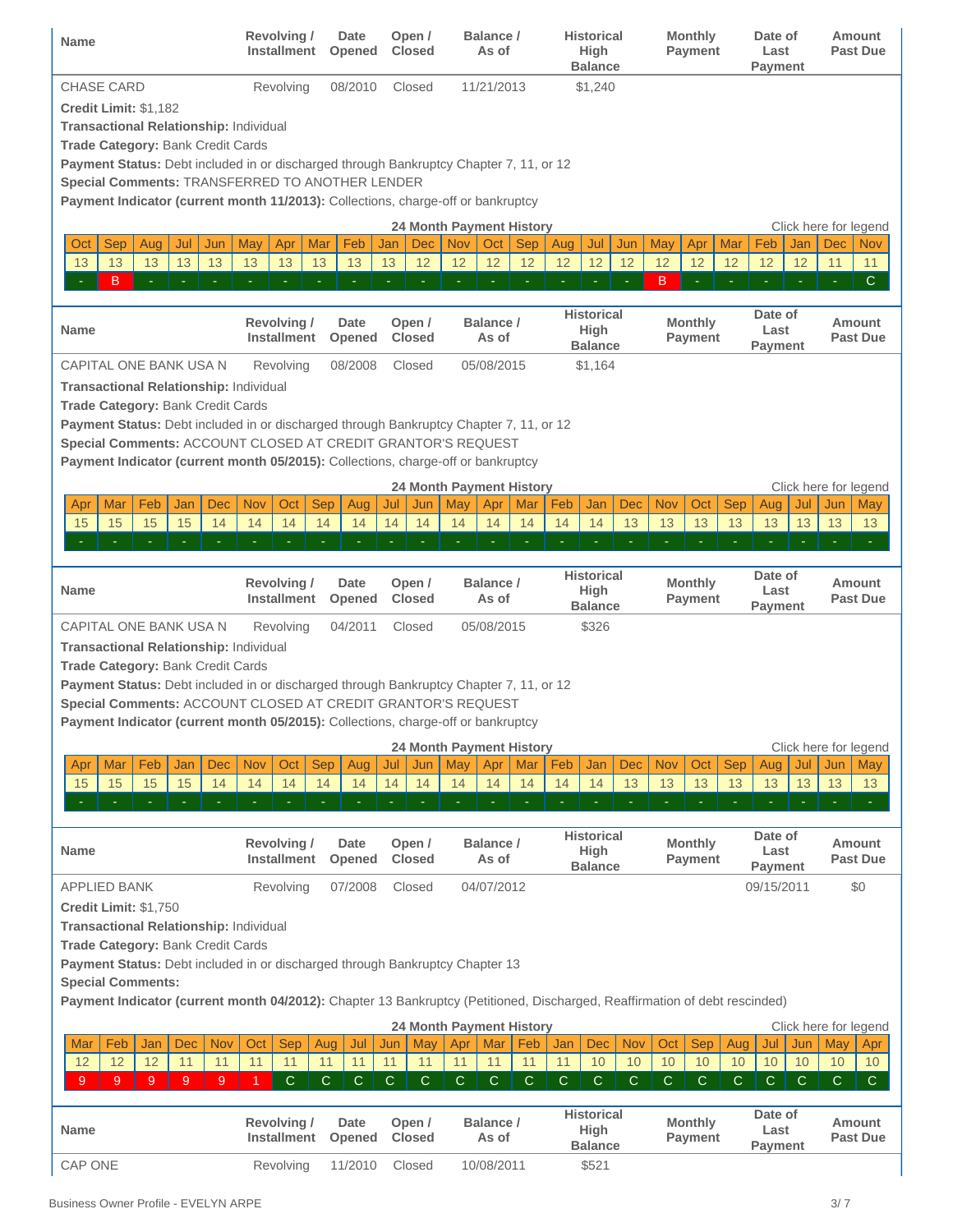# **Credit Limit:** \$521

**Transactional Relationship:** Individual

**Trade Category:** Bank Credit Cards

Payment Status: Debt included in or discharged through Bankruptcy Chapter 13

**Special Comments:** TRANSFERRED TO ANOTHER LENDER

**Payment Indicator (current month 10/2011):** Chapter 13 Bankruptcy (Petitioned, Discharged, Reaffirmation of debt rescinded)

|                                                                                                  |              |              |              |                           |              |                |                | <b>24 Month Payment History</b> |              |                    |     |            |                           |            |                                  |                |                 |              |              | Click here for legend     |
|--------------------------------------------------------------------------------------------------|--------------|--------------|--------------|---------------------------|--------------|----------------|----------------|---------------------------------|--------------|--------------------|-----|------------|---------------------------|------------|----------------------------------|----------------|-----------------|--------------|--------------|---------------------------|
| <b>Sep</b><br>Aug<br>Jul                                                                         | Jun          | May          | Apr          | Mar                       | Feb          | Jan            | <b>Dec</b>     | <b>Nov</b>                      | Oct          | <b>Sep</b>         | Aug | Jul        | May<br>Jun                | Apr        | Mar                              | Feb            | Jan             | Dec          | <b>Nov</b>   | Oct                       |
| 11<br>11<br>11                                                                                   | 11           | 11           | 11           | 11                        | 11           | 11             | 10             | 10                              | 10           | 10                 | 10  | 10         | 10<br>10                  | 10         | 10                               | 10             | 10              | 09           | 09           | 09                        |
| С<br>$\mathsf{C}$<br>$\mathsf{C}$                                                                | $\mathsf{C}$ | $\mathsf{C}$ | C            | $\mathsf{C}$              | $\mathsf{C}$ | $\mathsf{C}$   | $\mathsf{C}$   |                                 |              |                    |     |            |                           |            |                                  |                |                 |              |              |                           |
|                                                                                                  |              |              |              |                           |              |                |                |                                 |              |                    |     |            |                           |            |                                  |                |                 |              |              |                           |
| <b>Name</b>                                                                                      |              |              |              | Revolving/                |              | Date           |                | Open /                          |              | Balance /          |     |            | <b>Historical</b>         |            | <b>Monthly</b>                   |                | Date of         |              |              | Amount                    |
|                                                                                                  |              |              |              | <b>Installment</b>        |              | Opened         |                | <b>Closed</b>                   |              | As of              |     |            | High<br><b>Balance</b>    |            | <b>Payment</b>                   |                | Last<br>Payment |              |              | <b>Past Due</b>           |
| <b>WM FINANCE</b>                                                                                |              |              |              | Installment               |              | 08/2004        |                | Closed                          |              | 09/28/2013         |     |            |                           |            |                                  |                |                 |              |              |                           |
| <b>Original Loan Amount: \$2,268</b>                                                             |              |              |              |                           |              |                |                |                                 |              |                    |     |            |                           |            |                                  |                |                 |              |              |                           |
| Transactional Relationship: Individual                                                           |              |              |              |                           |              |                |                |                                 |              |                    |     |            |                           |            |                                  |                |                 |              |              |                           |
| <b>Trade Category: Personal Loan Companies</b>                                                   |              |              |              |                           |              |                |                |                                 |              |                    |     |            |                           |            |                                  |                |                 |              |              |                           |
| Payment Status: Account transferred to another office                                            |              |              |              |                           |              |                |                |                                 |              |                    |     |            |                           |            |                                  |                |                 |              |              |                           |
| Special Comments: ACCOUNT CLOSED DUE TO TRANSFER OR REFINANCE                                    |              |              |              |                           |              |                |                |                                 |              |                    |     |            |                           |            |                                  |                |                 |              |              |                           |
| Payment Indicator (current month 09/2013): Account condition change, payment code not applicable |              |              |              |                           |              |                |                |                                 |              |                    |     |            |                           |            |                                  |                |                 |              |              |                           |
|                                                                                                  |              |              |              |                           |              |                |                |                                 |              |                    |     |            |                           |            |                                  |                |                 |              |              |                           |
|                                                                                                  |              |              |              |                           |              |                |                | <b>24 Month Payment History</b> |              |                    |     |            |                           |            |                                  |                |                 |              |              | Click here for legend     |
| Jul<br>Jun<br>Aug                                                                                | May          | Apr          | Mar          | Feb                       | Jan          | <b>Dec</b>     | <b>Nov</b>     | Oct                             | <b>Sep</b>   | Aug                | Jul | Jun        | May<br>Apr                | Mar        | Feb                              | Jan            | <b>Dec</b>      | <b>Nov</b>   | Oct          | <b>Sep</b>                |
| 13<br>13<br>13                                                                                   | 13           | 13           | 13           | 13                        | 13           | 12             | 12             | 12                              | 12           | 12                 | 12  | 12         | 12<br>12                  | 12         | 12                               | 12             | 11              | 11           | 11           | 11                        |
|                                                                                                  |              |              |              |                           |              |                |                |                                 |              |                    |     |            |                           |            |                                  |                |                 |              |              |                           |
|                                                                                                  |              |              |              |                           |              |                |                |                                 |              |                    |     |            | <b>Historical</b>         |            |                                  |                | Date of         |              |              |                           |
| Name                                                                                             |              |              |              | Revolving/<br>Installment |              | Date<br>Opened |                | Open /<br><b>Closed</b>         |              | Balance /<br>As of |     |            | High                      |            | <b>Monthly</b><br><b>Payment</b> |                | Last            |              |              | Amount<br><b>Past Due</b> |
|                                                                                                  |              |              |              |                           |              |                |                |                                 |              |                    |     |            | <b>Balance</b>            |            |                                  |                | Payment         |              |              |                           |
| <b>WM FINANCE</b>                                                                                |              |              |              | Installment               |              | 08/2004        |                | Closed                          |              | 03/28/2010         |     |            |                           |            |                                  |                |                 |              |              |                           |
| <b>Original Loan Amount: \$2,268</b>                                                             |              |              |              |                           |              |                |                |                                 |              |                    |     |            |                           |            |                                  |                |                 |              |              |                           |
| Transactional Relationship: Individual                                                           |              |              |              |                           |              |                |                |                                 |              |                    |     |            |                           |            |                                  |                |                 |              |              |                           |
| Trade Category: Personal Loan Companies                                                          |              |              |              |                           |              |                |                |                                 |              |                    |     |            |                           |            |                                  |                |                 |              |              |                           |
|                                                                                                  |              |              |              |                           |              |                |                |                                 |              |                    |     |            |                           |            |                                  |                |                 |              |              |                           |
| Payment Status: Account transferred to another office                                            |              |              |              |                           |              |                |                |                                 |              |                    |     |            |                           |            |                                  |                |                 |              |              |                           |
| <b>Special Comments:</b>                                                                         |              |              |              |                           |              |                |                |                                 |              |                    |     |            |                           |            |                                  |                |                 |              |              |                           |
| Payment Indicator (current month 03/2010): Account condition change, payment code not applicable |              |              |              |                           |              |                |                |                                 |              |                    |     |            |                           |            |                                  |                |                 |              |              |                           |
|                                                                                                  |              |              |              |                           |              |                |                | <b>24 Month Payment History</b> |              |                    |     |            |                           |            |                                  |                |                 |              |              | Click here for legend     |
| Feb<br>Jan<br><b>Dec</b>                                                                         | <b>Nov</b>   | Oct          | <b>Sep</b>   | Aug                       | Jul          | Jun            | May            | Apr                             | Mar          | Feb                | Jan | <b>Dec</b> | <b>Nov</b><br>Oct         | <b>Sep</b> | Aug                              | Jul            | Jun             | May          | Apr          | Mar                       |
| 09<br>10<br>10                                                                                   | 09           | 09           | 09           | 09                        | 09           | 09             | 09             | 09                              | 09           | 09                 | 09  | 08         | 08<br>08                  | 08         | 08                               | 08             | 08              | 08           | 08           | 08                        |
|                                                                                                  |              |              |              |                           |              |                |                |                                 |              |                    |     |            |                           |            |                                  |                |                 |              |              |                           |
|                                                                                                  |              |              |              |                           |              |                |                |                                 |              |                    |     |            |                           |            |                                  |                |                 |              |              |                           |
|                                                                                                  |              |              |              | Revolving/                |              | Date           |                | Open /                          |              | Balance /          |     |            | <b>Historical</b>         |            | <b>Monthly</b>                   |                | Date of         |              |              | <b>Amount</b>             |
| <b>Name</b>                                                                                      |              |              |              | <b>Installment</b>        |              | Opened         |                | <b>Closed</b>                   |              | As of              |     |            | High                      |            | <b>Payment</b>                   |                | Last            |              |              | <b>Past Due</b>           |
|                                                                                                  |              |              |              |                           |              |                |                |                                 |              |                    |     |            | <b>Balance</b>            |            |                                  |                | Pavment         |              |              |                           |
| <b>COLONY SHOP</b>                                                                               |              |              |              | Revolving                 |              | 11/2002        |                | Closed                          |              | 07/20/2011         |     |            |                           |            |                                  |                | 04/26/2003      |              |              |                           |
| <b>Credit Limit: \$482</b>                                                                       |              |              |              |                           |              |                |                |                                 |              |                    |     |            |                           |            |                                  |                |                 |              |              |                           |
| <b>Transactional Relationship: Individual</b>                                                    |              |              |              |                           |              |                |                |                                 |              |                    |     |            |                           |            |                                  |                |                 |              |              |                           |
| Trade Category: Department And Variety Stores - Non-Specific                                     |              |              |              |                           |              |                |                |                                 |              |                    |     |            |                           |            |                                  |                |                 |              |              |                           |
| Payment Status: This is an account in good standing                                              |              |              |              |                           |              |                |                |                                 |              |                    |     |            |                           |            |                                  |                |                 |              |              |                           |
| Special Comments: ACCOUNT CLOSED AT CONSUMER'S REQUEST                                           |              |              |              |                           |              |                |                |                                 |              |                    |     |            |                           |            |                                  |                |                 |              |              |                           |
| Payment Indicator (current month 07/2011): Account condition change, payment code not applicable |              |              |              |                           |              |                |                |                                 |              |                    |     |            |                           |            |                                  |                |                 |              |              |                           |
|                                                                                                  |              |              |              |                           |              |                |                | <b>24 Month Payment History</b> |              |                    |     |            |                           |            |                                  |                |                 |              |              | Click here for legend     |
| <b>May</b><br>Apr<br>Jun                                                                         | Mar          | Feb          | Jan          | <b>Dec</b>                | <b>Nov</b>   | Oct            | <b>Sep</b>     | Aug                             | Jul          | Jun                | May | Apr        | Mar<br>Feb                | Jan        | Dec                              | <b>Nov</b>     | Oct             | <b>Sep</b>   | Aug          | Jul                       |
| 11<br>11<br>11                                                                                   | 11           | 11           | 11           | 10                        | 10           | 10             | 10             | 10                              | 10           | 10                 | 10  | 10         | 10<br>10                  | 10         | 09                               | 09             | 09              | 09           | 09           | 09                        |
| $\mathbf{0}$<br>$\mathbf{0}$<br>$\mathbf 0$                                                      | $\mathbf{0}$ | $\mathbf 0$  | $\mathbf{0}$ | $\mathbf 0$               | $\mathbf{0}$ | 0              | $\overline{0}$ | 0                               | $\mathbf{0}$ | $\mathbf{0}$       | 0   |            |                           |            |                                  | $\blacksquare$ | $\mathbf{0}$    | $\mathbf{0}$ | $\mathbf{0}$ |                           |
|                                                                                                  |              |              |              |                           |              |                |                |                                 |              |                    |     |            |                           |            |                                  |                |                 |              |              |                           |
| Name                                                                                             |              |              |              | <b>Revolving/</b>         |              | Date           |                | Open /                          |              | Balance /          |     |            | <b>Historical</b><br>High |            | <b>Monthly</b>                   |                | Date of<br>Last |              |              | Amount                    |
|                                                                                                  |              |              |              | <b>Installment</b>        |              | Opened         |                | <b>Closed</b>                   |              | As of              |     |            | <b>Balance</b>            |            | <b>Payment</b>                   |                | <b>Payment</b>  |              |              | <b>Past Due</b>           |

**Original Loan Amount:** \$7,923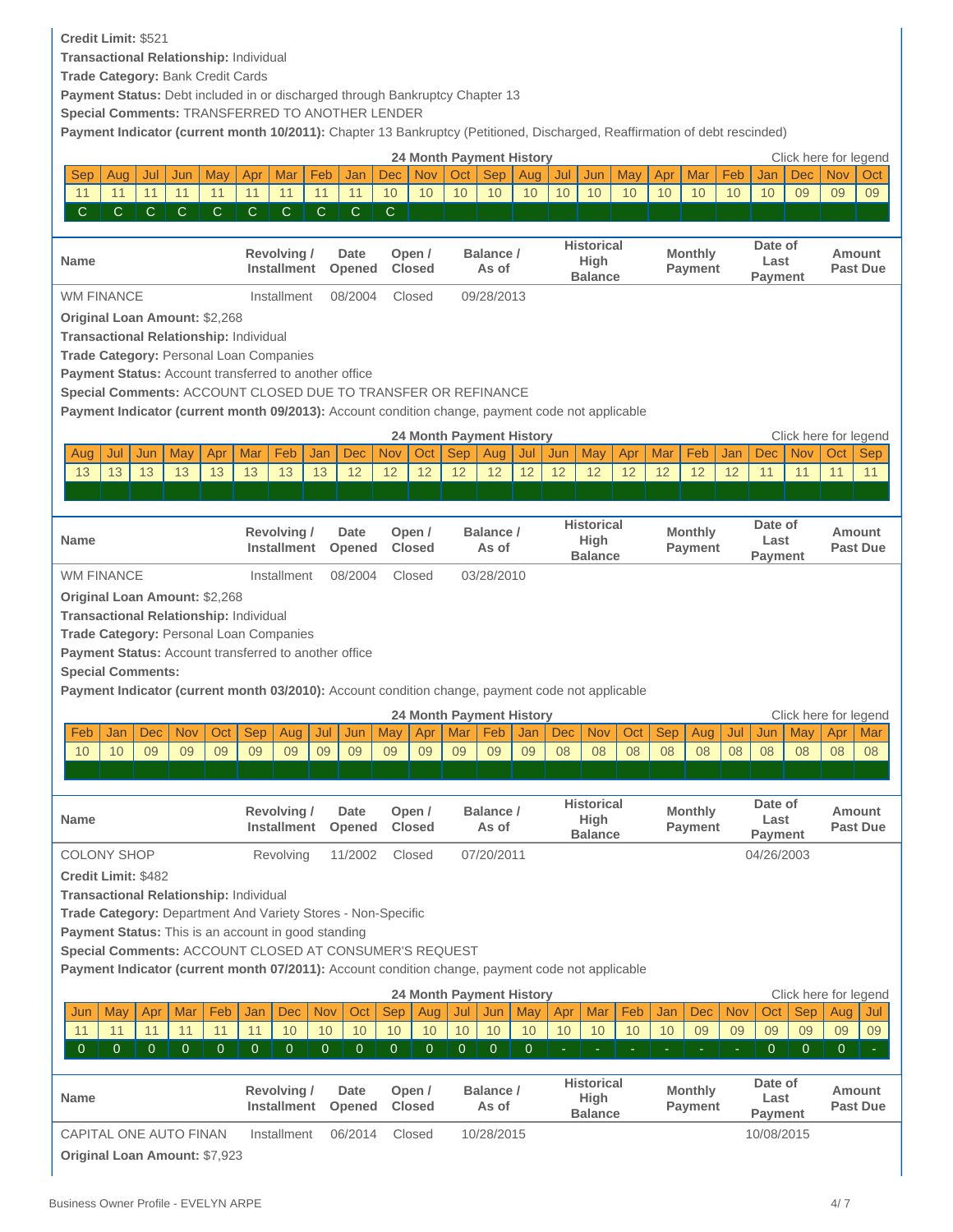### **Transactional Relationship:** Individual

**Trade Category:** Automobile Financing Company

**Payment Status:** Account/paid satisfactorily

**Special Comments:**

**Payment Indicator (current month 10/2015):** Account condition change, payment code not applicable

|                                                     |              |              |              |              |              |                                   |              |                |              |                         |     | <b>24 Month Payment History</b>        |            |            |                           |            |     |                |     |                 |            | Click here for legend |                           |
|-----------------------------------------------------|--------------|--------------|--------------|--------------|--------------|-----------------------------------|--------------|----------------|--------------|-------------------------|-----|----------------------------------------|------------|------------|---------------------------|------------|-----|----------------|-----|-----------------|------------|-----------------------|---------------------------|
| <b>Sep</b>                                          | Aug          | Jul          | Jun          | May          | Apr          | Mar                               | Feb          | Jan            | <b>Dec</b>   | <b>Nov</b>              | Oct | <b>Sep</b>                             | Aug        | Jul        | Jun                       | May        | Apr | Mar            | Feb | Jan             | <b>Dec</b> | <b>Nov</b>            | Oct                       |
| 15                                                  | 15           | 15           | 15           | 15           | 15           | 15                                | 15           | 15             | 14           | 14                      | 14  | 14                                     | 14         | 14         | 14                        | 14         | 14  | 14             | 14  | 14              | 13         | 13                    | 13                        |
| $\mathsf{C}$                                        | C.           | C            | $\mathsf{C}$ | C            | C            | $\mathbf C$                       | C            | $\equiv$       | ÷.           | $\mathsf{C}$            | C.  | C.                                     | C.         | С          | C                         |            |     |                |     |                 |            |                       |                           |
|                                                     |              |              |              |              |              |                                   |              |                |              |                         |     |                                        |            |            |                           |            |     |                |     |                 |            |                       |                           |
| <b>Name</b>                                         |              |              |              |              |              | Revolving/                        |              | Date           |              | Open /                  |     | Balance /                              |            |            | <b>Historical</b><br>High |            |     | <b>Monthly</b> |     | Date of<br>Last |            |                       | <b>Amount</b>             |
|                                                     |              |              |              |              |              | <b>Installment</b>                |              | Opened         |              | <b>Closed</b>           |     | As of                                  |            |            | <b>Balance</b>            |            |     | <b>Payment</b> |     | <b>Payment</b>  |            |                       | <b>Past Due</b>           |
| <b>GM FINANCIAL</b>                                 |              |              |              |              |              | Installment                       |              | 09/2015        |              | Open                    |     | \$17,022                               |            |            |                           |            |     | \$442          |     | 01/09/2016      |            |                       |                           |
|                                                     |              |              |              |              |              |                                   |              |                |              |                         |     | 02/01/2016                             |            |            |                           |            |     |                |     |                 |            |                       |                           |
| Original Loan Amount: \$17,186                      |              |              |              |              |              |                                   |              |                |              |                         |     |                                        |            |            |                           |            |     |                |     |                 |            |                       |                           |
| Transactional Relationship: Individual              |              |              |              |              |              |                                   |              |                |              |                         |     |                                        |            |            |                           |            |     |                |     |                 |            |                       |                           |
| Trade Category: Automobile Financing Company        |              |              |              |              |              |                                   |              |                |              |                         |     |                                        |            |            |                           |            |     |                |     |                 |            |                       |                           |
| Payment Status: This is an account in good standing |              |              |              |              |              |                                   |              |                |              |                         |     |                                        |            |            |                           |            |     |                |     |                 |            |                       |                           |
| <b>Special Comments:</b>                            |              |              |              |              |              |                                   |              |                |              |                         |     |                                        |            |            |                           |            |     |                |     |                 |            |                       |                           |
| Payment Indicator (current month 02/2016): Current  |              |              |              |              |              |                                   |              |                |              |                         |     |                                        |            |            |                           |            |     |                |     |                 |            |                       |                           |
|                                                     |              |              |              |              |              |                                   |              |                |              |                         |     | <b>24 Month Payment History</b>        |            |            |                           |            |     |                |     |                 |            | Click here for legend |                           |
| Jan                                                 | Dec          | <b>Nov</b>   | Oct          | <b>Sep</b>   | Aug          | Jul                               | Jun          | May            | Apr          | Mar                     | Feb | Jan                                    | <b>Dec</b> | <b>Nov</b> | Oct                       | <b>Sep</b> | Aug | Jul            | Jun | May             | Apr        | Mar                   | Feb                       |
| 16                                                  | 15           | 15           | 15           | 15           | 15           | 15                                | 15           | 15             | 15           | 15                      | 15  | 15                                     | 14         | 14         | 14                        | 14         | 14  | 14             | 14  | 14              | 14         | 14                    | 14                        |
| $\mathbf C$                                         | C            | $\mathsf{C}$ | $\mathsf{C}$ |              |              |                                   |              |                |              |                         |     |                                        |            |            |                           |            |     |                |     |                 |            |                       |                           |
|                                                     |              |              |              |              |              |                                   |              |                |              |                         |     |                                        |            |            |                           |            |     |                |     |                 |            |                       |                           |
|                                                     |              |              |              |              |              | Revolving/                        |              | Date           |              | Open /                  |     | Balance /                              |            |            | <b>Historical</b>         |            |     | <b>Monthly</b> |     | Date of         |            |                       | Amount                    |
| <b>Name</b>                                         |              |              |              |              |              | Installment                       |              | Opened         |              | <b>Closed</b>           |     | As of                                  |            |            | High<br><b>Balance</b>    |            |     | <b>Payment</b> |     | Last<br>Payment |            |                       | <b>Past Due</b>           |
| <b>TNB - TARGET</b>                                 |              |              |              |              |              |                                   |              |                |              |                         |     | \$395                                  |            |            |                           |            |     |                |     |                 |            |                       |                           |
|                                                     |              |              |              |              |              | Revolving                         |              | 03/2015        |              | Open                    |     | 01/25/2016                             |            |            | \$485                     |            |     | \$40           |     | 01/23/2016      |            |                       |                           |
| <b>Credit Limit: \$500</b>                          |              |              |              |              |              |                                   |              |                |              |                         |     |                                        |            |            |                           |            |     |                |     |                 |            |                       |                           |
| <b>Transactional Relationship: Individual</b>       |              |              |              |              |              |                                   |              |                |              |                         |     |                                        |            |            |                           |            |     |                |     |                 |            |                       |                           |
| <b>Trade Category: Variety Stores</b>               |              |              |              |              |              |                                   |              |                |              |                         |     |                                        |            |            |                           |            |     |                |     |                 |            |                       |                           |
| Payment Status: This is an account in good standing |              |              |              |              |              |                                   |              |                |              |                         |     |                                        |            |            |                           |            |     |                |     |                 |            |                       |                           |
| <b>Special Comments:</b>                            |              |              |              |              |              |                                   |              |                |              |                         |     |                                        |            |            |                           |            |     |                |     |                 |            |                       |                           |
| Payment Indicator (current month 01/2016): Current  |              |              |              |              |              |                                   |              |                |              |                         |     |                                        |            |            |                           |            |     |                |     |                 |            |                       |                           |
|                                                     |              |              |              |              |              |                                   |              |                |              |                         |     |                                        |            |            |                           |            |     |                |     |                 |            |                       |                           |
|                                                     |              |              |              |              |              |                                   |              |                |              |                         |     | <b>24 Month Payment History</b>        |            |            |                           |            |     |                |     |                 |            | Click here for legend |                           |
| Dec                                                 | <b>Nov</b>   | Oct          | Sep          | Aug          | Jul          | Jun                               | May          | Apr            | Mar          | Feb                     | Jan | <b>Dec</b>                             | Nov        | Oct        | <b>Sep</b>                | Aug        | Jul | Jun            | May | Apr             | Mar        | Feb                   | Jan                       |
| 15                                                  | 15           | 15           | 15           | 15           | 15           | 15                                | 15           | 15             | 15           | 15                      | 15  | 14                                     | 14         | 14         | 14                        | 14         | 14  | 14             | 14  | 14              | 14         | 14                    | 14                        |
| $\mathsf{C}$                                        | $\mathsf{C}$ | $\mathsf{C}$ | $\mathsf{C}$ | C            | $\mathbf C$  | C                                 | C            | $\mathsf{C}$   | $\mathsf{C}$ |                         |     |                                        |            |            |                           |            |     |                |     |                 |            |                       |                           |
|                                                     |              |              |              |              |              |                                   |              |                |              |                         |     |                                        |            |            |                           |            |     |                |     |                 |            |                       |                           |
|                                                     |              |              |              |              |              | Revolving/                        |              | Date           |              | Open /                  |     | Balance /                              |            |            | <b>Historical</b>         |            |     | <b>Monthly</b> |     | Date of         |            |                       | Amount                    |
| <b>Name</b>                                         |              |              |              |              |              | <b>Installment</b>                |              | Opened         |              | <b>Closed</b>           |     | As of                                  |            |            | High                      |            |     | <b>Payment</b> |     | Last            |            |                       | <b>Past Due</b>           |
|                                                     |              |              |              |              |              |                                   |              |                |              |                         |     | \$409                                  |            |            | <b>Balance</b>            |            |     |                |     | Payment         |            |                       |                           |
| <b>CREDIT ONE BANK NA</b>                           |              |              |              |              |              | Revolving                         |              | 03/2015        |              | Open                    |     | 01/10/2016                             |            |            | \$450                     |            |     | \$20           |     | 01/06/2016      |            |                       |                           |
| <b>Credit Limit: \$450</b>                          |              |              |              |              |              |                                   |              |                |              |                         |     |                                        |            |            |                           |            |     |                |     |                 |            |                       |                           |
| Transactional Relationship: Individual              |              |              |              |              |              |                                   |              |                |              |                         |     |                                        |            |            |                           |            |     |                |     |                 |            |                       |                           |
| Trade Category: Bank Credit Cards                   |              |              |              |              |              |                                   |              |                |              |                         |     |                                        |            |            |                           |            |     |                |     |                 |            |                       |                           |
| Payment Status: This is an account in good standing |              |              |              |              |              |                                   |              |                |              |                         |     |                                        |            |            |                           |            |     |                |     |                 |            |                       |                           |
| <b>Special Comments:</b>                            |              |              |              |              |              |                                   |              |                |              |                         |     |                                        |            |            |                           |            |     |                |     |                 |            |                       |                           |
| Payment Indicator (current month 01/2016): Current  |              |              |              |              |              |                                   |              |                |              |                         |     |                                        |            |            |                           |            |     |                |     |                 |            |                       |                           |
|                                                     |              |              |              |              |              |                                   |              |                |              |                         |     |                                        |            |            |                           |            |     |                |     |                 |            | Click here for legend |                           |
| <b>Dec</b>                                          | <b>Nov</b>   | Oct          | <b>Sep</b>   | Aug          | Jul          | Jun                               | May          | Apr            | Mar          | Feb                     | Jan | 24 Month Payment History<br><b>Dec</b> | <b>Nov</b> | Oct        | <b>Sep</b>                | Aug        | Jul | Jun            | May | Apr             | Mar        | Feb                   | Jan                       |
| 15                                                  | 15           | 15           | 15           | 15           | 15           | 15                                | 15           | 15             | 15           | 15                      | 15  | 14                                     | 14         | 14         | 14                        | 14         | 14  | 14             | 14  | 14              | 14         | 14                    | 14                        |
| $\mathsf{C}$                                        | $\mathsf{C}$ | $\mathsf{C}$ | $\mathsf{C}$ | $\mathsf{C}$ | $\mathsf{C}$ | $\mathsf{C}$                      | $\mathsf{C}$ | $\mathsf{C}$   | $\mathsf{C}$ |                         |     |                                        |            |            |                           |            |     |                |     |                 |            |                       |                           |
|                                                     |              |              |              |              |              |                                   |              |                |              |                         |     |                                        |            |            |                           |            |     |                |     |                 |            |                       |                           |
|                                                     |              |              |              |              |              |                                   |              |                |              |                         |     |                                        |            |            | <b>Historical</b>         |            |     |                |     | Date of         |            |                       |                           |
| <b>Name</b>                                         |              |              |              |              |              | Revolving /<br><b>Installment</b> |              | Date<br>Opened |              | Open /<br><b>Closed</b> |     | Balance /<br>As of                     |            |            | <b>High</b>               |            |     | <b>Monthly</b> |     | Last            |            |                       | Amount<br><b>Past Due</b> |
|                                                     |              |              |              |              |              |                                   |              |                |              |                         |     |                                        |            |            | <b>Balance</b>            |            |     | Payment        |     | <b>Payment</b>  |            |                       |                           |
| <b>WEBBANK/DFS</b>                                  |              |              |              |              |              | Revolving                         |              | 09/2015        |              | Open                    |     | $\overline{$}1,296$                    |            |            | \$1,434                   |            |     | \$39           |     | 12/14/2015      |            |                       |                           |
| Credit Limit: \$1,500                               |              |              |              |              |              |                                   |              |                |              |                         |     | 12/28/2015                             |            |            |                           |            |     |                |     |                 |            |                       |                           |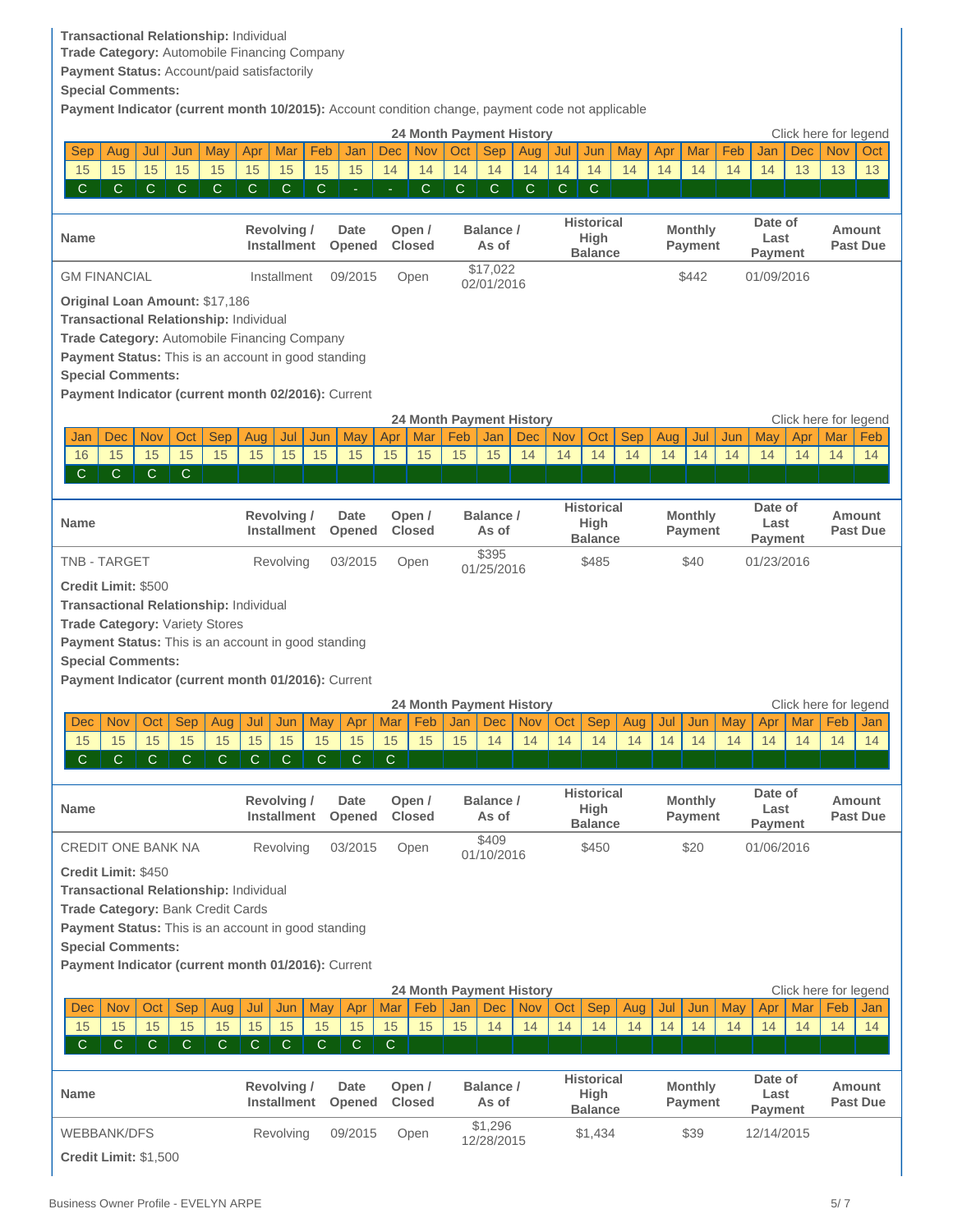# **Transactional Relationship:** Individual

**Trade Category:** Sales Financing Company

**Payment Status:** This is an account in good standing

**Special Comments:**

**Payment Indicator (current month 12/2015):** Current

<span id="page-5-0"></span>

|                                                                               |                                                          |              |            |     |                                         |             |     |                                           |                                   |               | <b>24 Month Payment History</b>     |            |     |                                             |                   |     |                                  |                                           |     |                            |     | Click here for legend |                                                      |
|-------------------------------------------------------------------------------|----------------------------------------------------------|--------------|------------|-----|-----------------------------------------|-------------|-----|-------------------------------------------|-----------------------------------|---------------|-------------------------------------|------------|-----|---------------------------------------------|-------------------|-----|----------------------------------|-------------------------------------------|-----|----------------------------|-----|-----------------------|------------------------------------------------------|
| <b>Nov</b>                                                                    | Oct                                                      | Sep          | Aug        | Jul | Jun                                     | May         | Apr | Mar                                       | Feb                               | Jan           | <b>Dec</b>                          | Nov        | Oct | <b>Sep</b>                                  | Aug               | Jul | Jun                              | May                                       | Apr | Mar                        | Feb | Jan                   | <b>Dec</b>                                           |
| 15                                                                            | 15                                                       | 15           | 15         | 15  | 15                                      | 15          | 15  | 15                                        | 15                                | 15            | 14                                  | 14         | 14  | 14                                          | 14                | 14  | 14                               | 14                                        | 14  | 14                         | 14  | 14                    | 13                                                   |
| $\mathsf{C}$                                                                  | $\mathsf{C}$                                             | $\mathbf{0}$ |            |     |                                         |             |     |                                           |                                   |               |                                     |            |     |                                             |                   |     |                                  |                                           |     |                            |     |                       |                                                      |
| <b>Name</b>                                                                   |                                                          |              |            |     | Revolving/<br>Installment               |             |     | Date                                      | Open /<br><b>Closed</b><br>Opened |               | Balance /<br>As of                  |            |     | <b>Historical</b><br>High<br><b>Balance</b> |                   |     | <b>Monthly</b><br>Payment        |                                           |     | Date of<br>Last<br>Payment |     |                       | <b>Amount</b><br><b>Past Due</b>                     |
| <b>CAP ONE</b>                                                                |                                                          |              |            |     |                                         | Revolving   |     | 09/2015                                   |                                   | Open          |                                     | \$492      |     |                                             | \$547             |     |                                  | \$15                                      |     | 11/20/2015                 |     |                       |                                                      |
| <b>Credit Limit: \$500</b>                                                    |                                                          |              |            |     |                                         |             |     |                                           |                                   |               |                                     | 12/28/2015 |     |                                             |                   |     |                                  |                                           |     |                            |     |                       |                                                      |
| <b>Transactional Relationship: Individual</b>                                 |                                                          |              |            |     |                                         |             |     |                                           |                                   |               |                                     |            |     |                                             |                   |     |                                  |                                           |     |                            |     |                       |                                                      |
| Trade Category: Bank Credit Cards                                             |                                                          |              |            |     |                                         |             |     |                                           |                                   |               |                                     |            |     |                                             |                   |     |                                  |                                           |     |                            |     |                       |                                                      |
| Payment Status: This is an account in good standing                           |                                                          |              |            |     |                                         |             |     |                                           |                                   |               |                                     |            |     |                                             |                   |     |                                  |                                           |     |                            |     |                       |                                                      |
| <b>Special Comments:</b>                                                      |                                                          |              |            |     |                                         |             |     |                                           |                                   |               |                                     |            |     |                                             |                   |     |                                  |                                           |     |                            |     |                       |                                                      |
|                                                                               | Payment Indicator (current month 12/2015): Current       |              |            |     |                                         |             |     |                                           |                                   |               |                                     |            |     |                                             |                   |     |                                  |                                           |     |                            |     |                       |                                                      |
|                                                                               | <b>24 Month Payment History</b><br>Click here for legend |              |            |     |                                         |             |     |                                           |                                   |               |                                     |            |     |                                             |                   |     |                                  |                                           |     |                            |     |                       |                                                      |
| <b>Nov</b>                                                                    | Oct                                                      | Sep          | Aug        | Jul | Jun                                     | May         | Apr | Mar                                       | Feb                               | Jan           | <b>Dec</b>                          | <b>Nov</b> | Oct | <b>Sep</b>                                  | Aug               | Jul | Jun                              | May                                       | Apr | Mar                        | Feb | Jan                   | Dec                                                  |
| 15                                                                            | 15                                                       | 15           | 15         | 15  | 15                                      | 15          | 15  | 15                                        | 15                                | 15            | 14                                  | 14         | 14  | 14                                          | 14                | 14  | 14                               | 14                                        | 14  | 14                         | 14  | 14                    | 13                                                   |
| $\mathbf C$                                                                   | $\mathsf{C}$                                             |              |            |     |                                         |             |     |                                           |                                   |               |                                     |            |     |                                             |                   |     |                                  |                                           |     |                            |     |                       |                                                      |
|                                                                               |                                                          |              |            |     |                                         |             |     |                                           |                                   |               |                                     |            |     |                                             |                   |     |                                  |                                           |     |                            |     |                       |                                                      |
| <b>Name</b>                                                                   |                                                          |              |            |     | <b>Revolving/</b><br><b>Installment</b> |             |     | Date<br>Open /<br><b>Closed</b><br>Opened |                                   |               | Balance /<br>As of                  |            |     | <b>Historical</b><br>High<br><b>Balance</b> |                   |     | <b>Monthly</b><br><b>Payment</b> |                                           |     | Date of<br>Last<br>Payment |     |                       | Amount<br><b>Past Due</b>                            |
| <b>COMENITY</b><br><b>BANK/LRNRMORD</b><br><b>Credit Limit: \$900</b>         |                                                          |              |            |     |                                         | Revolving   |     | 04/1996                                   |                                   | Open          |                                     | 03/19/2006 |     |                                             |                   |     |                                  |                                           |     | 02/22/2000                 |     |                       |                                                      |
| <b>Transactional Relationship: Individual</b>                                 |                                                          |              |            |     |                                         |             |     |                                           |                                   |               |                                     |            |     |                                             |                   |     |                                  |                                           |     |                            |     |                       |                                                      |
| Trade Category: Specialty Clothing Store                                      |                                                          |              |            |     |                                         |             |     |                                           |                                   |               |                                     |            |     |                                             |                   |     |                                  |                                           |     |                            |     |                       |                                                      |
| Payment Status: This is an account in good standing                           |                                                          |              |            |     |                                         |             |     |                                           |                                   |               |                                     |            |     |                                             |                   |     |                                  |                                           |     |                            |     |                       |                                                      |
| <b>Special Comments:</b>                                                      |                                                          |              |            |     |                                         |             |     |                                           |                                   |               |                                     |            |     |                                             |                   |     |                                  |                                           |     |                            |     |                       |                                                      |
|                                                                               |                                                          |              |            |     |                                         |             |     |                                           |                                   |               |                                     |            |     |                                             |                   |     |                                  |                                           |     |                            |     |                       |                                                      |
|                                                                               |                                                          |              |            |     |                                         |             |     |                                           |                                   |               |                                     |            |     |                                             |                   |     |                                  |                                           |     |                            |     |                       |                                                      |
| Payment Indicator (current month 03/2006): No history reported for that month |                                                          |              |            |     |                                         |             |     |                                           |                                   |               |                                     |            |     |                                             |                   |     |                                  |                                           |     |                            |     |                       |                                                      |
|                                                                               |                                                          |              |            |     |                                         |             |     |                                           |                                   |               | <b>24 Month Payment History</b>     |            |     |                                             |                   |     |                                  |                                           |     |                            |     |                       | Click here for legend                                |
| Feb                                                                           | Jan                                                      | <b>Dec</b>   | <b>Nov</b> | Oct | Sep                                     | Aug         | Jul | Jun                                       | May                               | Apr           | Mar                                 | Feb        | Jan | <b>Dec</b>                                  | <b>Nov</b>        | Oct | Sep                              | Aug                                       | Jul | Jun                        | May | Apr                   | Mar                                                  |
| 06                                                                            | 06                                                       | 05           | 05         | 05  | 05                                      | 05          | 05  | 05                                        | 05                                | 05            | 05                                  | 05         | 05  | 04                                          | 04                | 04  | 04                               | 04                                        | 04  | 04                         | 04  | 04                    | 04                                                   |
|                                                                               |                                                          |              |            |     |                                         |             |     |                                           |                                   |               |                                     |            |     |                                             |                   |     |                                  |                                           |     |                            |     |                       |                                                      |
|                                                                               |                                                          |              |            |     |                                         |             |     |                                           |                                   |               |                                     |            |     |                                             | <b>Historical</b> |     |                                  |                                           |     | Date of                    |     |                       |                                                      |
| <b>Name</b>                                                                   |                                                          |              |            |     |                                         | Revolving/  |     | Date                                      |                                   | Open /        |                                     | Balance /  |     |                                             | High              |     |                                  | Monthly                                   |     | Last                       |     |                       | Amount                                               |
|                                                                               |                                                          |              |            |     |                                         | Installment |     | Opened                                    |                                   | <b>Closed</b> |                                     | As of      |     |                                             | <b>Balance</b>    |     |                                  | Payment                                   |     | <b>Payment</b>             |     |                       | Past Due                                             |
| <b>HAVERTYS FURNITURE CO</b>                                                  |                                                          |              |            |     |                                         | Revolving   |     | 05/2003                                   |                                   | Open          |                                     | 03/01/2006 |     |                                             | \$821             |     |                                  |                                           |     | 09/01/2003                 |     |                       |                                                      |
| <b>Transactional Relationship: Individual</b>                                 |                                                          |              |            |     |                                         |             |     |                                           |                                   |               |                                     |            |     |                                             |                   |     |                                  |                                           |     |                            |     |                       |                                                      |
| Trade Category: Retail, Not Elsewhere Classified                              |                                                          |              |            |     |                                         |             |     |                                           |                                   |               |                                     |            |     |                                             |                   |     |                                  |                                           |     |                            |     |                       |                                                      |
| Payment Status: This is an account in good standing                           |                                                          |              |            |     |                                         |             |     |                                           |                                   |               |                                     |            |     |                                             |                   |     |                                  |                                           |     |                            |     |                       |                                                      |
| <b>Special Comments:</b>                                                      |                                                          |              |            |     |                                         |             |     |                                           |                                   |               |                                     |            |     |                                             |                   |     |                                  |                                           |     |                            |     |                       |                                                      |
| Payment Indicator (current month 03/2006): No history reported for that month |                                                          |              |            |     |                                         |             |     |                                           |                                   |               |                                     |            |     |                                             |                   |     |                                  |                                           |     |                            |     |                       |                                                      |
|                                                                               |                                                          |              |            |     |                                         |             |     |                                           |                                   |               | 24 Month Payment History            |            |     |                                             |                   |     |                                  |                                           |     |                            |     |                       | Click here for legend                                |
| Feb                                                                           | Jan                                                      | Dec          | <b>Nov</b> | Oct | <b>Sep</b>                              | Aug         | Jul | Jun                                       | May                               | Apr           | Mar                                 | Feb        | Jan | <b>Dec</b>                                  | <b>Nov</b>        | Oct | <b>Sep</b>                       | Aug                                       | Jul | Jun                        | May | Apr                   | Mar                                                  |
| 06                                                                            | 06                                                       | 05           | 05         | 05  | 05                                      | 05          | 05  | 05                                        | 05                                | 05            | 05                                  | 05         | 05  | 04                                          | 04                | 04  | 04                               | 04                                        | 04  | 04                         | 04  | 04                    | 04                                                   |
|                                                                               |                                                          |              |            |     |                                         |             |     |                                           |                                   |               |                                     |            |     |                                             |                   |     |                                  |                                           |     |                            |     |                       |                                                      |
|                                                                               |                                                          |              |            |     |                                         |             |     |                                           |                                   |               |                                     |            |     |                                             |                   |     |                                  |                                           |     |                            |     |                       |                                                      |
| 30 days past the due date                                                     |                                                          |              |            |     |                                         |             |     |                                           |                                   |               | 2 60 days past the due date         |            |     |                                             |                   |     |                                  | 3 90 days past the due date               |     |                            |     |                       |                                                      |
| 4 120 days past the due date                                                  |                                                          |              |            |     |                                         |             |     |                                           |                                   |               | 150 days past the due date          |            |     |                                             |                   |     |                                  | 6 180 days past the due date              |     |                            |     |                       |                                                      |
| 7 Chapter 13 Bankruptcy (Petitioned,                                          |                                                          |              |            |     |                                         |             |     |                                           |                                   |               | Foreclosure, voluntary surrender or |            |     |                                             |                   |     |                                  | 9 Collections, charge-off or bankruptcy   |     |                            |     |                       |                                                      |
| Discharged, Reaffirmation of debt rescinded)                                  |                                                          |              |            |     |                                         |             |     |                                           | repossession                      |               |                                     |            |     |                                             |                   |     |                                  |                                           |     |                            |     |                       |                                                      |
| <b>B</b> Account condition change, payment code not                           |                                                          |              |            |     |                                         |             |     | <b>C</b> Current                          |                                   |               |                                     |            |     |                                             |                   |     |                                  |                                           |     |                            |     |                       | <b>0</b> Current with zero balance - update received |
| applicable<br>N Current account/Zero balance - no update                      |                                                          |              |            |     |                                         |             |     |                                           |                                   |               | No history reported for that month  |            |     |                                             |                   |     |                                  | No history maintained; see payment status |     |                            |     |                       |                                                      |